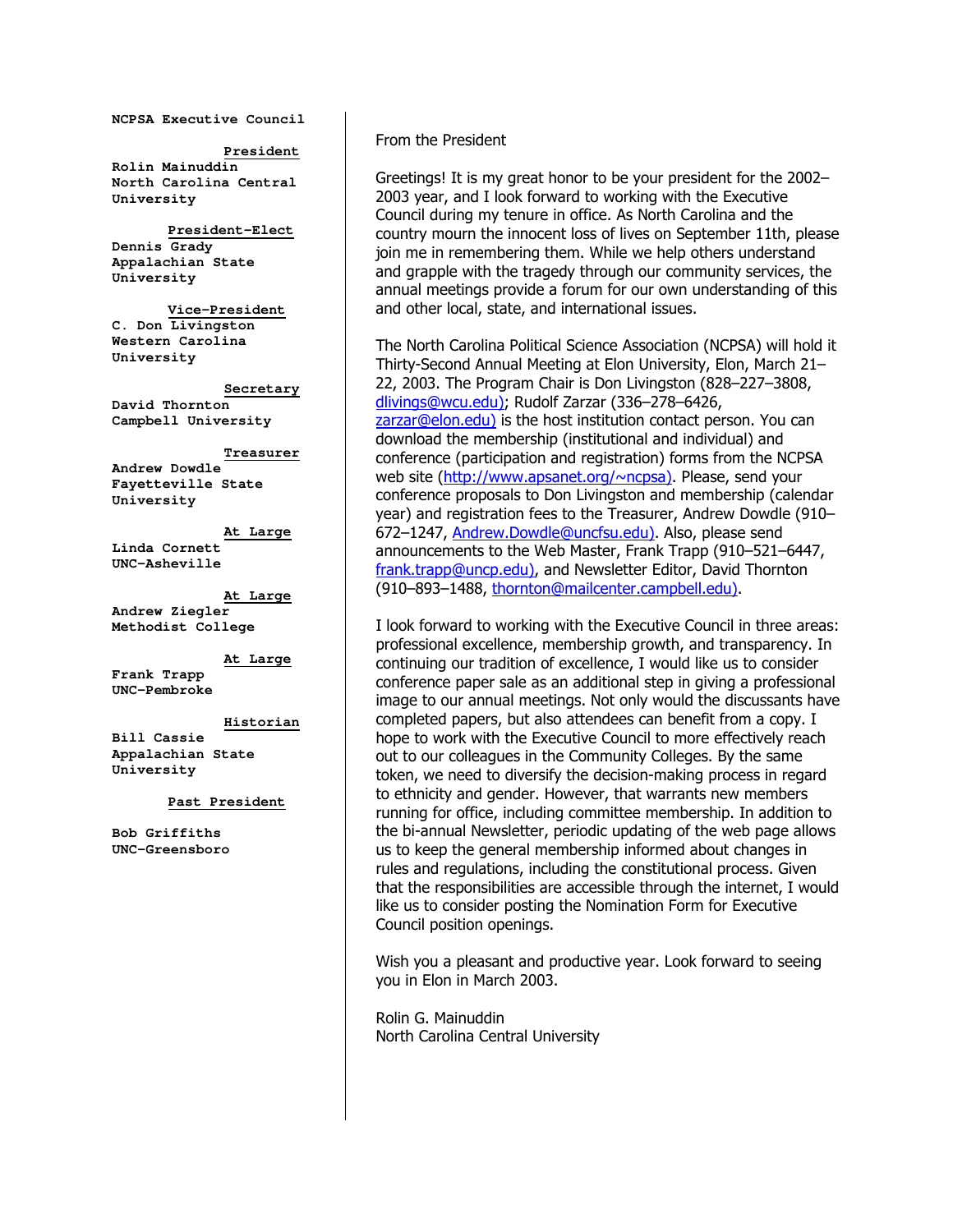In Memory of Dr. Charles Stevens 1995-96 President of the North Carolina Political Science Association

It has been almost one year now since Charles Stevens, the 1995-96 President of the North Carolina Political Science Association, succumbed to cancer and passed away. He was planning to enter phased retirement in the fall of 2001. Charles was one of the most courageous individuals and one of the most decent men that I have ever known. He continues to be thought of and missed here on the Western campus and in the local community. The following is a tribute to our dear friend.

Charles Stevens received his Ph.D. from Duke University. He joined the faculty here at Western Carolina University in 1969, one year after completing a one-year term appointment at The Citadel in Charleston, South Carolina. He thus moved from what many South Carolinians consider to be the Holy City on the eastern seaboard to Cullowhee, which is located in the beautiful mountains of western North Carolina, to begin in earnest his career in the field of higher education. At that time, Cullohwee was light years away and very different from the garden state of New Jersey, where Charles was born and raised. One can only imagine the cultural shock that Charles and his wife, Christine, must have experienced during that first year in rural and isolated Jackson County. Yet they liked what they found here enough to settle and raise two fine sons.

Charles was the reticent, methodical, and tactful one in a Department comprised of such colorful and beloved characters as Professor Bill Latimer and Dr. Salvatore Nerboso, two of his more opinionated and outspoken colleagues. But faculty and administrators listened closely to what Charles had to say when he spoke, because they knew that Charles had done his homework and was prepared to offer an informed opinion on the matter at hand. Charles, a student of diplomacy, understood that it was more prudent, whenever conditions allowed, to reflect than to react. His credibility and fair-minded approach in dealing with sensitive issues enabled him to bring people together and influence decisions. Charles was a strong advocate for his department, but he was also a statesman in that he acknowledged and respected the legitimate interests of other departments, even when such interests came into conflict with his department's interests.

Charles, whose area of expertise was international relations, did a remarkable job of "covering the world" for the Political Science Department for more than three decades. Conflict resolution and the rights of refugees in wartime were topics at the top of his research agenda. Charles earned the rank of Professor and served with distinction as the Head of his Department for four years. He was a delightful, conscientious, and supportive colleague who possessed a keen intellect, a sense of humor, and a biting wit. Charles Stevens was a true intellectual, and the epitome of a good university citizen.

C. Don Livingston Associate Dean College of Arts and Sciences Western Carolina University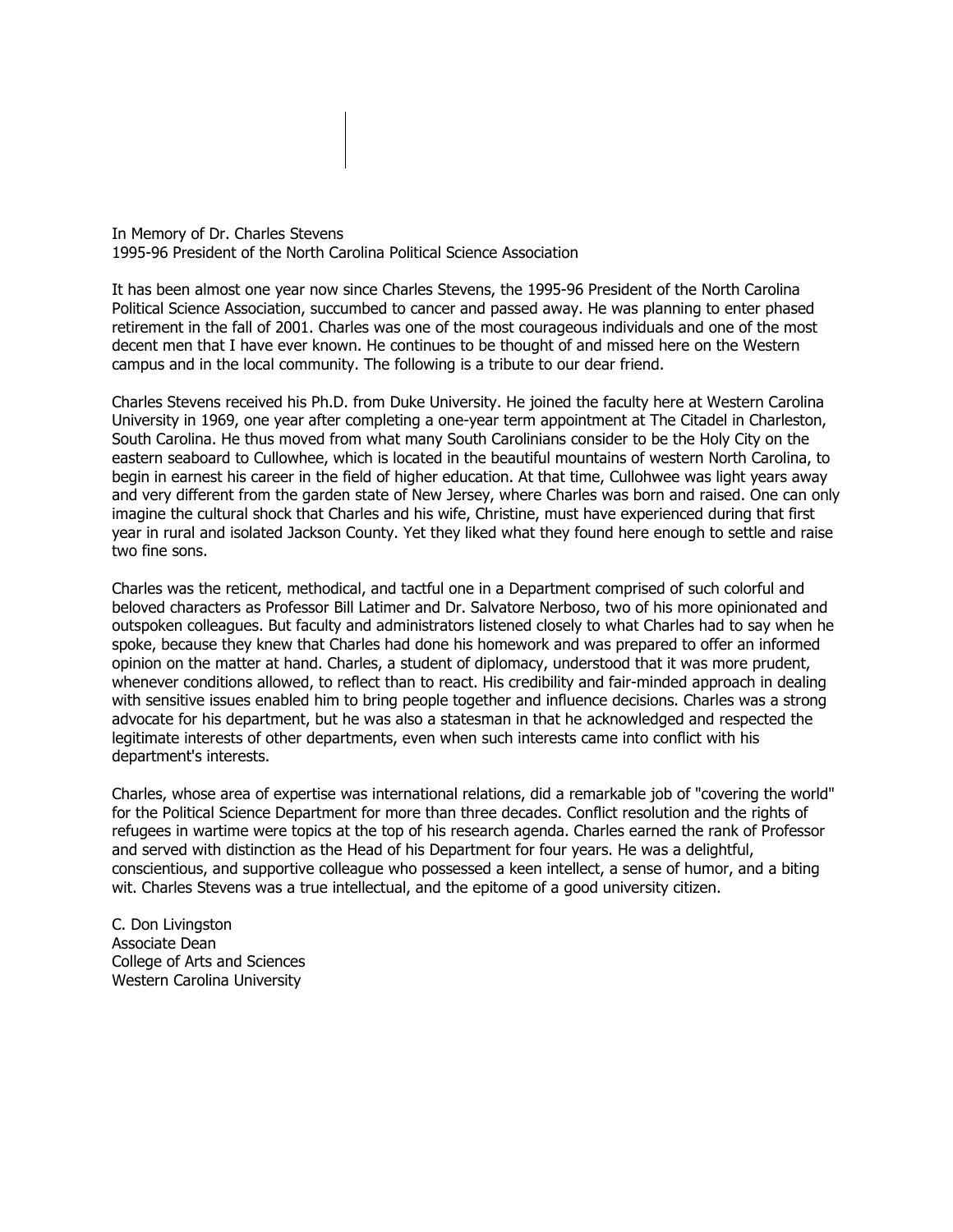# **CALL FOR PAPERS**

### **32ND ANNUAL MEETING**

## NORTH CAROLINA POLITICAL SCIENCE ASSOCIATION (NCPSA)

# March 21-22 2003 Elon University

# Program Theme: America at War: New World, New Challenges, and Old Problems

The NCPSA invites participation in its annual conference, and invites proposals for papers, panels and roundtable discussions from all fields of political science. The participation of students is welcome and encouraged, however, proposals from undergraduates should be recommended by a faculty member. To submit a proposal for a paper or panel, please fill out and mail in the completed Conference Participation Form (in this newsletter), along with a one-page abstract to:

C. Don Livingston Department of Political Science and Public Affairs Western Carolina University Stillwell 201-D Cullowhee, NC 28723

Panels proposed (so far) and the names of chairpersons:

Congressional Politics and Elections (David Sutton at Appalachian State University)

Global Politics (Niall Michelsen at Western Carolina University)

Islamic Fundamentalism (Rudy Zarzar at Elon University)

Judicial Process and Politics (Ruth Ann Strickland at Appalachian State University)

Local Government and Politics (Marty Sellers at Campbell University)

North Carolina Politics (Chuck Prysby at UNC-Greensboro)

Politics and the Press (Andrew Dowdle at Fayetteville State University)

Public Policy (Gordon Mercer at Western Carolina University)

Southern Politics (Tom Eamon at East Carolina University)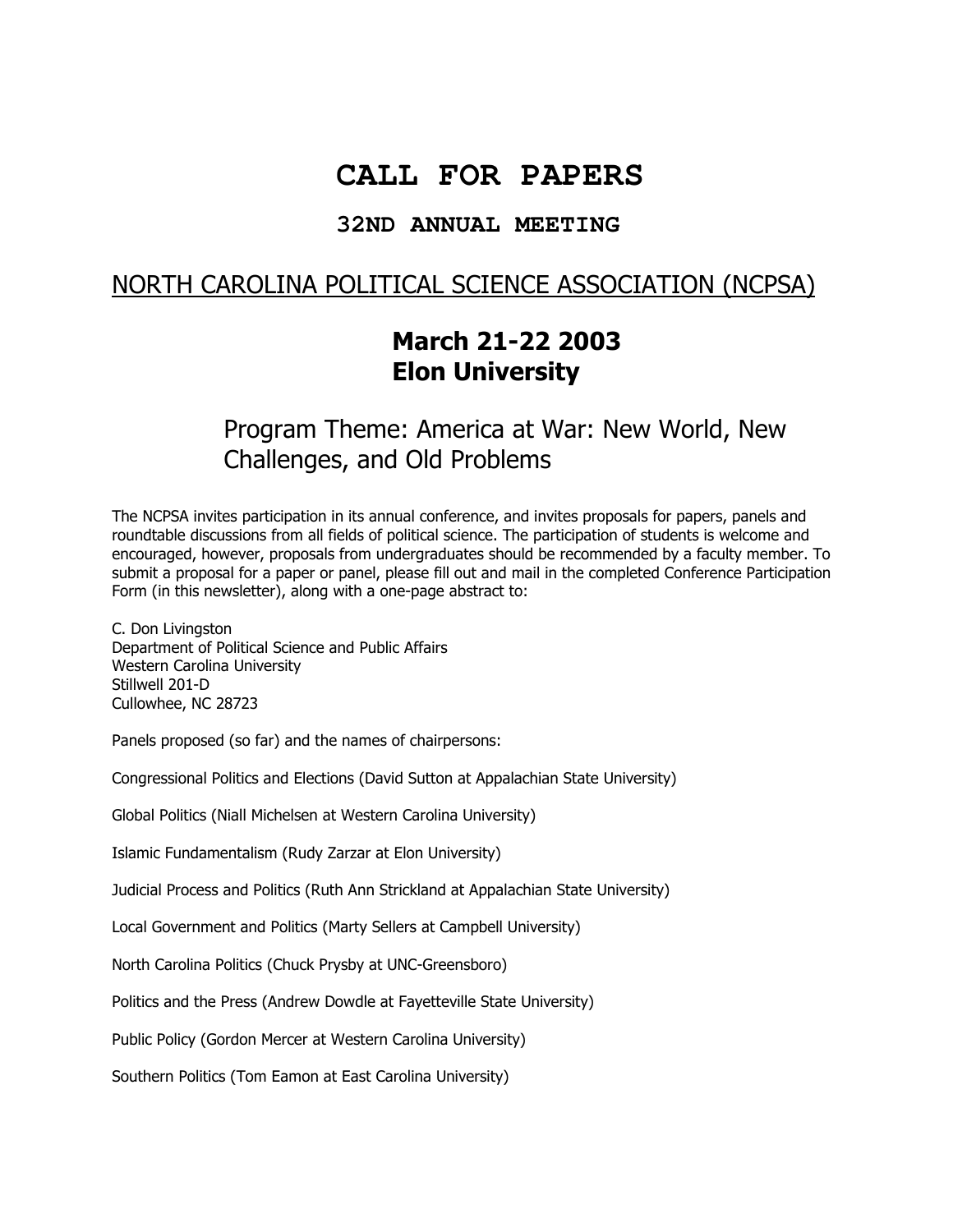The American Presidency (Jim Corey at High Point University)

The New Europe Panel (Betty Morgan at Elon University)

| <b>DEADLINE FOR CONFERENCE PROPOSAL: February 1 2003</b><br><b>NCPSA CONFERENCE PARTICIPATION FORM</b>                                                                                                                                                                                       |                                            |  |  |  |  |  |
|----------------------------------------------------------------------------------------------------------------------------------------------------------------------------------------------------------------------------------------------------------------------------------------------|--------------------------------------------|--|--|--|--|--|
|                                                                                                                                                                                                                                                                                              | March 21-22 2003 Elon University, Elon, NC |  |  |  |  |  |
| DEADLINE FOR CONFERENCE PROPOSAL: February 1 2002<br>In order to participate in the conference, you must pre-register for the conference AND become a<br>member of NCPSA. Registration & Membership Forms are included in this newsletter and should be<br>mailed directly to the Treasurer. |                                            |  |  |  |  |  |
| NAME: NAME:                                                                                                                                                                                                                                                                                  |                                            |  |  |  |  |  |
|                                                                                                                                                                                                                                                                                              |                                            |  |  |  |  |  |
|                                                                                                                                                                                                                                                                                              |                                            |  |  |  |  |  |
|                                                                                                                                                                                                                                                                                              |                                            |  |  |  |  |  |
| <b>MAILING ADDRESS:</b>                                                                                                                                                                                                                                                                      |                                            |  |  |  |  |  |
|                                                                                                                                                                                                                                                                                              |                                            |  |  |  |  |  |
|                                                                                                                                                                                                                                                                                              |                                            |  |  |  |  |  |
|                                                                                                                                                                                                                                                                                              |                                            |  |  |  |  |  |
|                                                                                                                                                                                                                                                                                              |                                            |  |  |  |  |  |
| I am interested in taking part in the 2003 NCPSA Annual Meeting in the following capacity (check all that<br>apply):                                                                                                                                                                         |                                            |  |  |  |  |  |
| _____ Organize a PANEL. Theme:                                                                                                                                                                                                                                                               |                                            |  |  |  |  |  |
|                                                                                                                                                                                                                                                                                              |                                            |  |  |  |  |  |
|                                                                                                                                                                                                                                                                                              |                                            |  |  |  |  |  |
| Present a PAPER. Title:                                                                                                                                                                                                                                                                      |                                            |  |  |  |  |  |
|                                                                                                                                                                                                                                                                                              |                                            |  |  |  |  |  |
| <b>Organize a ROUND TABLE. Theme:</b>                                                                                                                                                                                                                                                        |                                            |  |  |  |  |  |
|                                                                                                                                                                                                                                                                                              |                                            |  |  |  |  |  |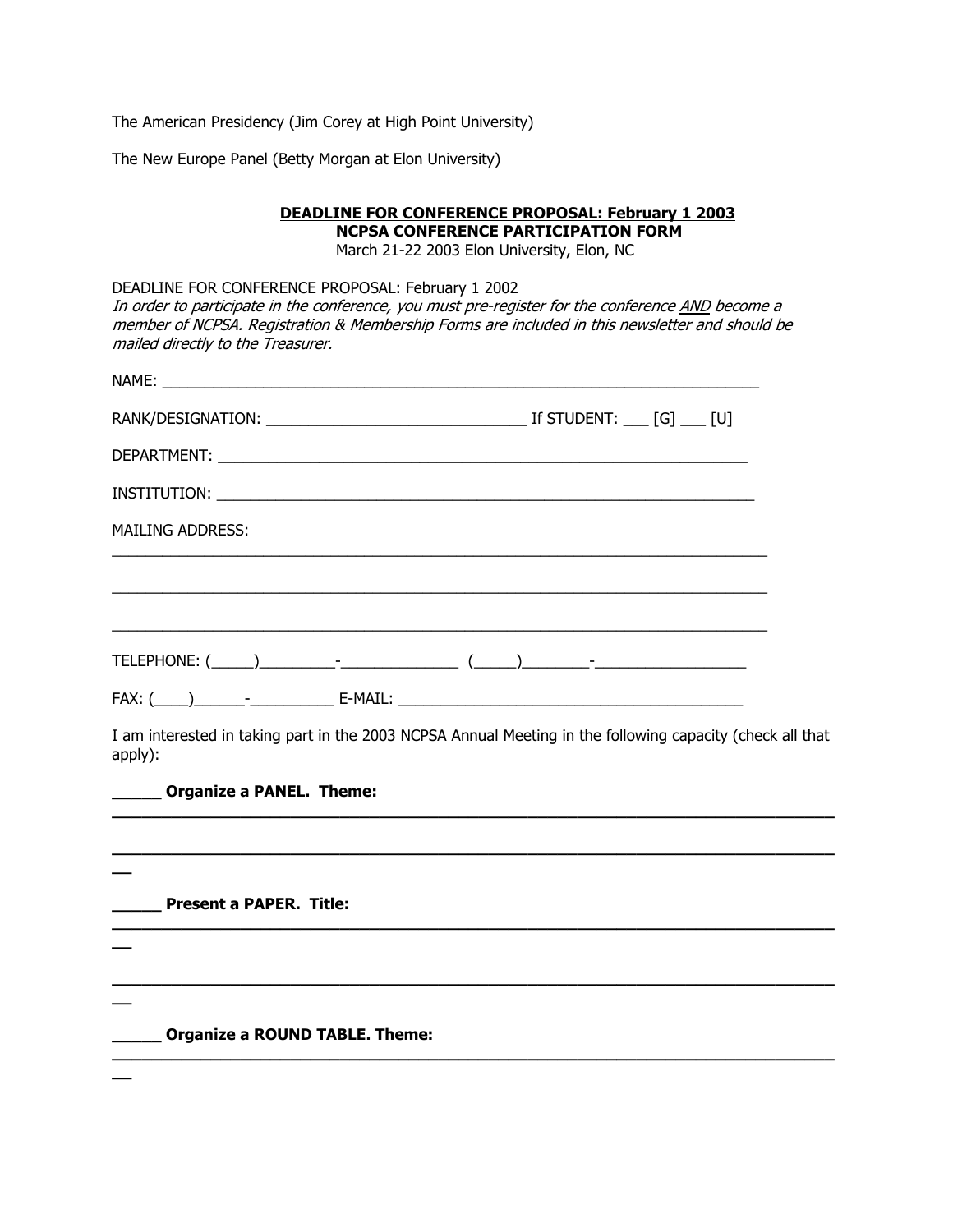| Serve as: | <b>DISCUSSANT</b> | <b>CHAIR</b> | <b>MODERATOR</b> |
|-----------|-------------------|--------------|------------------|
|           |                   |              |                  |

 $\_$  ,  $\_$  ,  $\_$  ,  $\_$  ,  $\_$  ,  $\_$  ,  $\_$  ,  $\_$  ,  $\_$  ,  $\_$  ,  $\_$  ,  $\_$  ,  $\_$  ,  $\_$  ,  $\_$  ,  $\_$  ,  $\_$  ,  $\_$  ,  $\_$  ,  $\_$  ,  $\_$  ,  $\_$  ,  $\_$  ,  $\_$  ,  $\_$  ,  $\_$  ,  $\_$  ,  $\_$  ,  $\_$  ,  $\_$  ,  $\_$  ,  $\_$  ,  $\_$  ,  $\_$  ,  $\_$  ,  $\_$  ,  $\_$  ,

 $\overline{\phantom{a}}$ 

Proposals for organized panels are particularly welcome. However, the organizer is expected to provide information for all the members along with the panel proposal. The same applies to a round table discussion. In submitting a paper/panel/round table proposal, the individual/group assumes the responsibility to attend the Conference upon acceptance by the Program Chair.

### NCPSA CONFERENCE REGISTRATION FORM

| <b>OFFICE ADDRESS:</b>                                                                                                                                                                                         |                                  |                     |                     |
|----------------------------------------------------------------------------------------------------------------------------------------------------------------------------------------------------------------|----------------------------------|---------------------|---------------------|
|                                                                                                                                                                                                                |                                  |                     |                     |
|                                                                                                                                                                                                                |                                  |                     |                     |
|                                                                                                                                                                                                                |                                  |                     |                     |
|                                                                                                                                                                                                                |                                  |                     |                     |
|                                                                                                                                                                                                                |                                  |                     |                     |
|                                                                                                                                                                                                                |                                  |                     |                     |
|                                                                                                                                                                                                                |                                  |                     |                     |
| <b>CONFERENCE REGISTRATION FEE:</b>                                                                                                                                                                            |                                  |                     |                     |
| Please check one of the following:                                                                                                                                                                             | PRE-REGISTRATION*                | <b>REGISTRATION</b> |                     |
| <b>FACULTY</b>                                                                                                                                                                                                 | $\frac{\text{I}}{\text{I}}$ \$10 |                     | $\frac{\ }{2}$ \$15 |
| <b>STUDENT</b>                                                                                                                                                                                                 | $\frac{\ }{\ }$ \$5              |                     | \$10                |
| ==============<br>Make checks payable to NCPSA (North Carolina Political Science Association).<br>Send to: Andrew Dowdle<br><b>Assistant Professor</b><br>Dept. of Government<br>Fayetteville State University |                                  |                     |                     |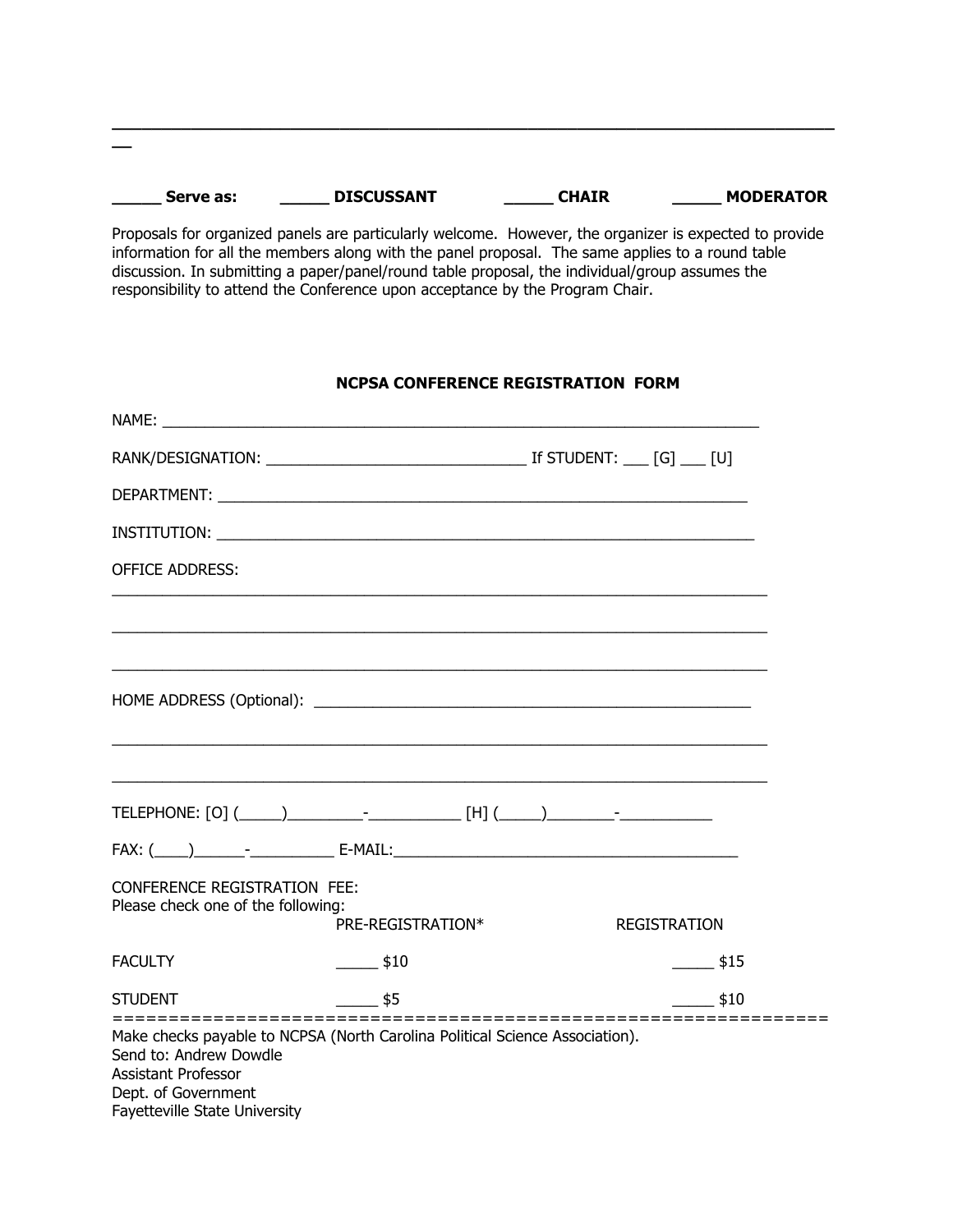1200 Murchison Road Fayetteville, NC 28301

================================================================= \*NOTE: Conference participants must PRE-REGISTER and become a MEMBER\*\* of NCPSA by the February 28, 2003 deadline.

 \*\*Membership includes subscription to Politics & Policy and listing in the NCPSA Membership Directory.

### INDIVIDUAL MEMBERSHIP FORM North Carolina Political Science Association

| <b>OFFICE ADDRESS:</b>                                                                                                                                                                                                                        |  |
|-----------------------------------------------------------------------------------------------------------------------------------------------------------------------------------------------------------------------------------------------|--|
|                                                                                                                                                                                                                                               |  |
|                                                                                                                                                                                                                                               |  |
|                                                                                                                                                                                                                                               |  |
|                                                                                                                                                                                                                                               |  |
|                                                                                                                                                                                                                                               |  |
|                                                                                                                                                                                                                                               |  |
| FIELD(S) OF<br>SPECIALIZATION: The contract of the contract of the contract of the contract of the contract of the contract of the contract of the contract of the contract of the contract of the contract of the contract of the contract o |  |
|                                                                                                                                                                                                                                               |  |

MEMBERSHIP FEE (Calendar Year) \* Includes subscription to Politics & Policy \*

\_\_\_\_\_\_\_ Faculty \$25

Lacker Executer Retired Faculty \$20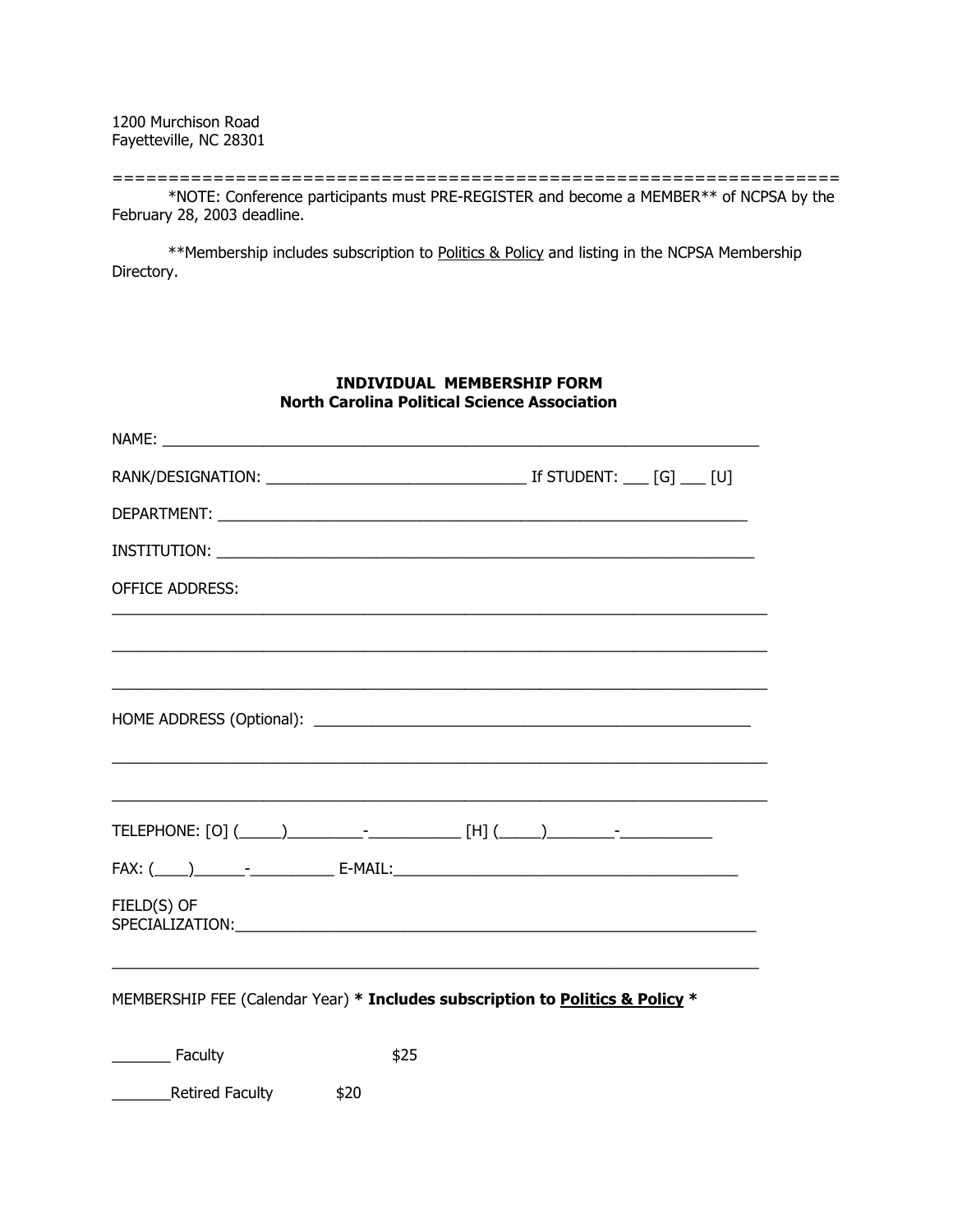\_\_\_\_\_\_\_\_ Student \$15

Make checks payable to NCPSA (North Carolina Political Science Association). Send to: Andrew Dowdle Assistant Professor Dept. of Government Fayetteville State University 1200 Murchison Road Fayetteville, NC 28301

#### INSTITUTIONAL MEMBERSHIP FORM

North Carolina Political Science Association

| _____________________________CITY: ________________________ZIP CODE: _____________                                 |       |  |  |  |
|--------------------------------------------------------------------------------------------------------------------|-------|--|--|--|
|                                                                                                                    |       |  |  |  |
|                                                                                                                    |       |  |  |  |
|                                                                                                                    |       |  |  |  |
| INSTITUTIONAL MEMBERSHIP FEE:* Includes subscription to Politics & Policy *<br>Please, check one of the following: |       |  |  |  |
| Two-year institution                                                                                               | \$25  |  |  |  |
| Department with 3 or fewer faculty members                                                                         | \$25  |  |  |  |
| Department with 4 or more faculty members<br>$\overline{\phantom{a}}$                                              | \$50  |  |  |  |
| Sponsoring*** Department                                                                                           | \$100 |  |  |  |
|                                                                                                                    |       |  |  |  |
|                                                                                                                    |       |  |  |  |

\*\*All institutions will be recognized in the membership listing.